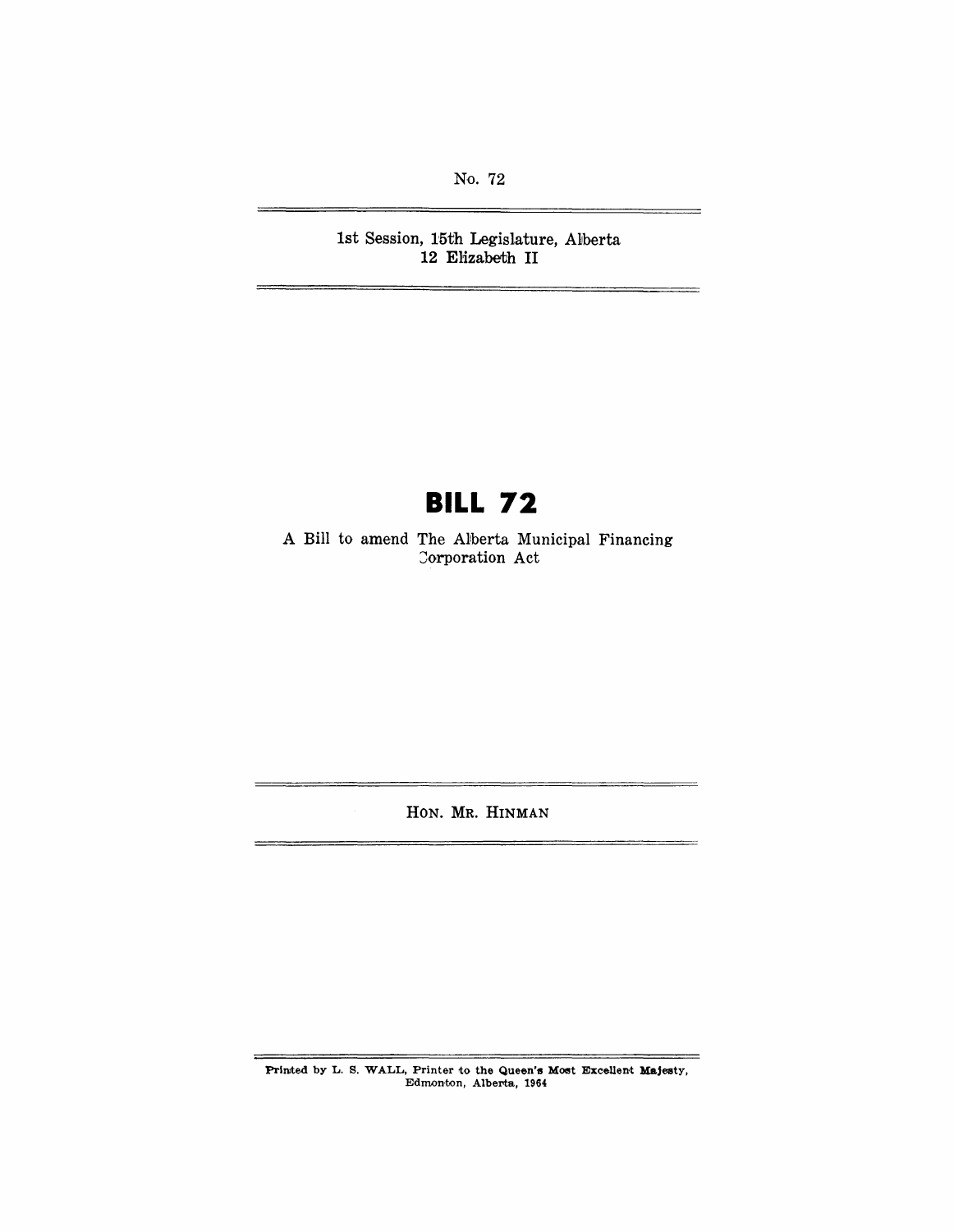**Explanatory Note** 

**I.** The Alberta Municipal Financing Corporation Act, Statutes of Alberta, 1956, c. 3, amended.

2. The maximum limit on the borrowing powers of the Alberta Municipal Financing Corporation is increased from \$325,000,000 to \$375,000,000.

3. Commencement of Act.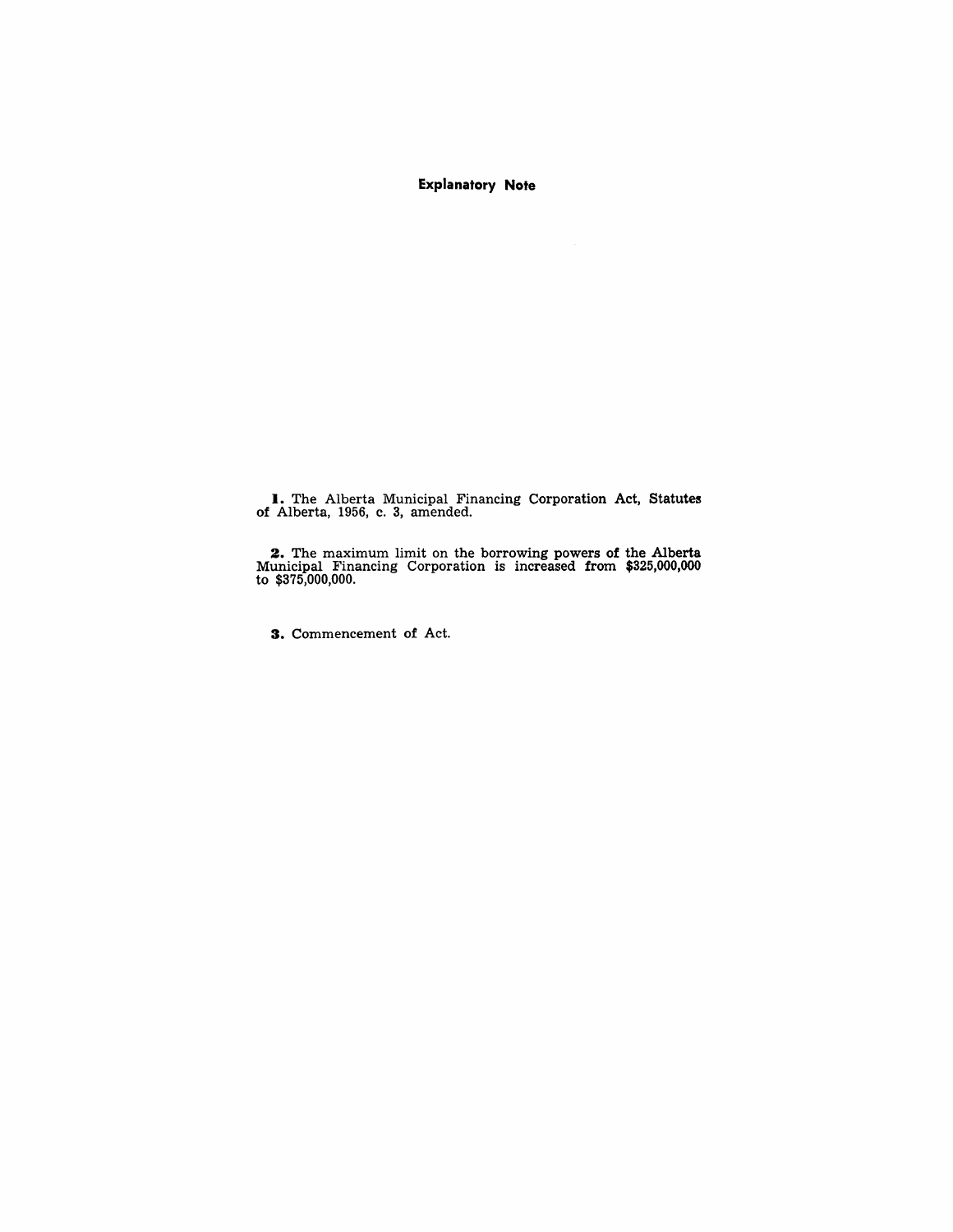## **BI L L**

### No. 72 of 1964

#### An Act to amend The Alberta Municipal Financing Corporation Act

#### *(Assented to* , 1964)

**HER** MAJESTY, by and with the advice and consent of the Legislative Assemhly of the Province of Alberta, enacts as follows:

**1.** The Alberta Municipal Financing Corporation Act is hereby amended.

**2.** Section 31, subsection (1) is amended by striking out the words "three hundred and twenty-five million" and by substituting the words "three hundred and seventyfive million".

**3.** This Act comes into force on the day upon which it is assented to.